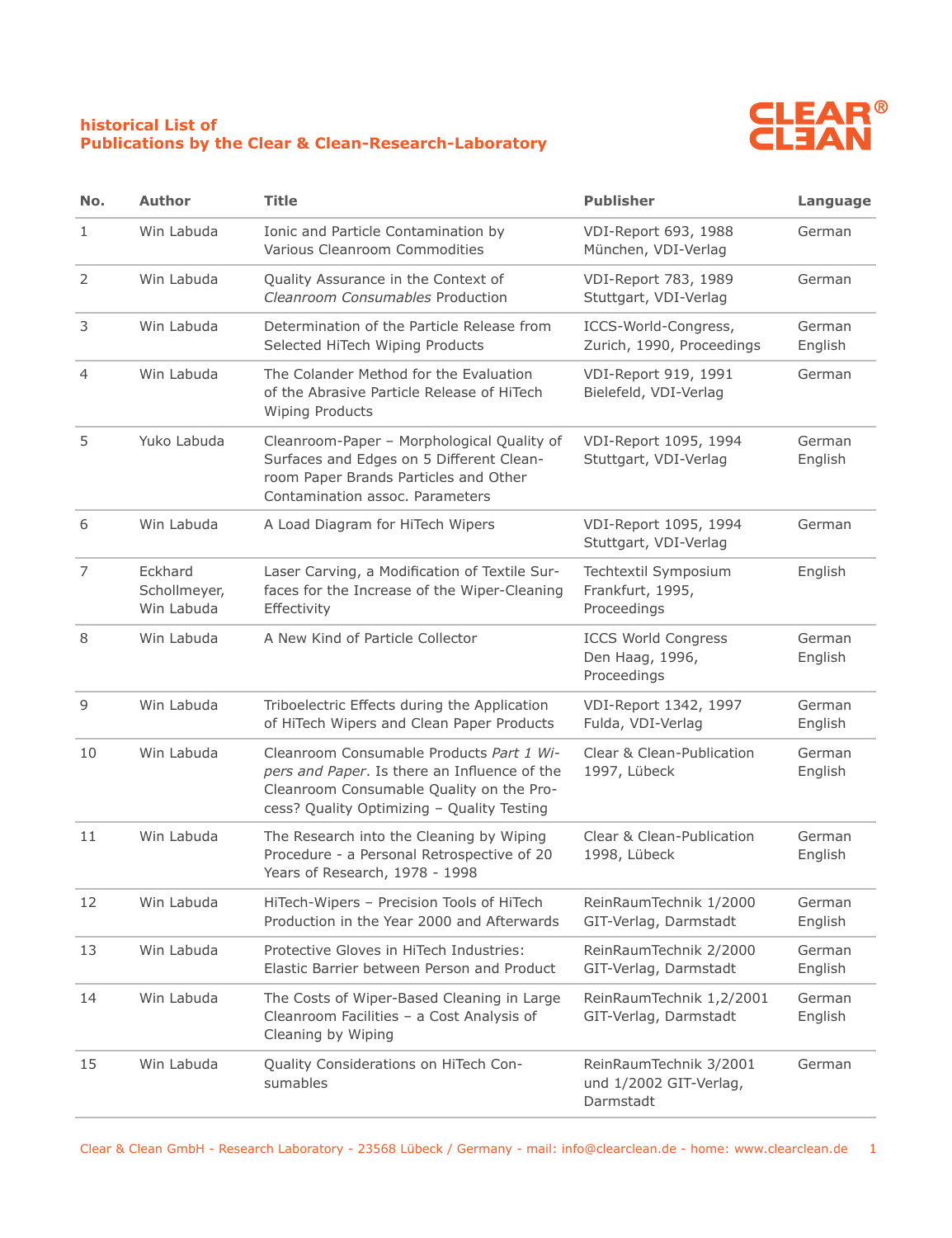| No. | <b>Author</b>                                                          | <b>Title</b>                                                                                                                                                                              | <b>Publisher</b>                                                                                                                                                  | Language          |
|-----|------------------------------------------------------------------------|-------------------------------------------------------------------------------------------------------------------------------------------------------------------------------------------|-------------------------------------------------------------------------------------------------------------------------------------------------------------------|-------------------|
| 16  | Win Labuda,<br>Heiko Baum-<br>gartner                                  | A Passion for Cleanroom Technology<br>Heiko Baumgartner Interviews Win Labuda                                                                                                             | ReinRaumTechnik 2/2002<br>GIT-Verlag, Darmstadt                                                                                                                   | German<br>English |
| 17  | Win Labuda                                                             | Purity as a System Parameter                                                                                                                                                              | ReinRaumTechnik 3/2002<br>GIT-Verlag, Darmstadt                                                                                                                   | German<br>English |
| 18  | Win Labuda                                                             | The Evaluation of Cleanroom Commodities                                                                                                                                                   | ReinRaumTechnik 2/2003<br>GIT-Verlag, Darmstadt                                                                                                                   | German            |
| 19  | Win Labuda,<br>Sven Siegmann                                           | Surface Cleanliness after Wet Cleaning Pro-<br>cedures using Precision HiTech Wipers                                                                                                      | ReinRaumTechnik 3/2003<br>GIT-Verlag, Darmstadt                                                                                                                   | German            |
| 20  | Win Labuda,<br>Sven Siegmann                                           | The Influence on the Surface Cleanliness<br>by the Ingredients of Pre-moistened Clean-<br>room Wipers                                                                                     | ReinRaumTechnik 1/2004<br>GIT-Verlag, Darmstadt                                                                                                                   | German            |
| 21  | Win Labuda                                                             | The Various Aspects Determining the Costs<br>of Cleaning Procedures                                                                                                                       | ReinRaumTechnik 3/2004<br>GIT-Verlag, Darmstadt                                                                                                                   | German            |
| 22  | Lodevicus<br>Hermans,<br>Win Labuda                                    | Triboelectric Charges in the Semiconductor<br>Production Environment (three-part essay,<br>part $1$ to $3)$                                                                               | ReinRaumTechnik 1,2,3/<br>2005<br>GIT-Verlag, Darmstadt                                                                                                           | German<br>English |
| 23  | T. Bahners,<br>K. Opwis,<br>T. Textor,<br>W. Labuda,<br>E. Schollmeyer | The Effect of Laser-Induced Micro-Rough-<br>ness of Textile Fibres on Adhesion and<br>Capture of Micrometre-Sized Particles                                                               | Kash Mittal Editor,<br>Book publication: "Partic-<br>les on Surfaces: Detection,<br>Adhesion and Removal",<br>Vol. 9, pp. 211 - 223, VSP-<br>Verlag Utrecht, 2006 | English           |
| 24  | Win Labuda,<br>Sven Siegmann                                           | HiTech Wipers: Handling Modes and Active<br>Surfaces in Cleaning by Wiping Procedures                                                                                                     | ReinRaumTechnik 1/2006<br>GIT-Verlag, Darmstadt                                                                                                                   | German<br>English |
| 25  | Win Labuda,<br>Sven Siegmann                                           | Clear & Clean Test Methods for HiTech<br>Wipers and Papers Used in Clean Environ-<br>ments                                                                                                | Clear & Clean-Publication<br>2007 und 2013, Lübeck                                                                                                                | German<br>English |
| 26  | Redaktion<br>GIT-Verlag                                                | Win Labuda - Researcher, Entrepreneur,<br>Artist - A Biography in 2008                                                                                                                    | ReinRaumTechnik 3/2008<br>GIT-Verlag, Darmstadt                                                                                                                   | German<br>English |
| 27  | Win Labuda                                                             | Time Requirements for Surface Cleanliness<br>after Wiper-Based Cleaning Procedures -<br>The Specific Cleaning Time and Performance<br>of Fine and Precision Cleaning Wipers               | Clear & Clean-Publication<br>2009, Lübeck                                                                                                                         | German<br>English |
| 28  | Katja<br>Habermüller,<br>Win Labuda                                    | Classification of Cleanroom Wipers Accor-<br>ding to Cleaning Efficiency. New Study of<br>Required Cleaning Time and Achievable<br>Surface Cleanliness (Short version of essay<br>No. 27) | ReinRaumTechnik 3/2009<br>GIT-Verlag, Darmstadt                                                                                                                   | German<br>English |